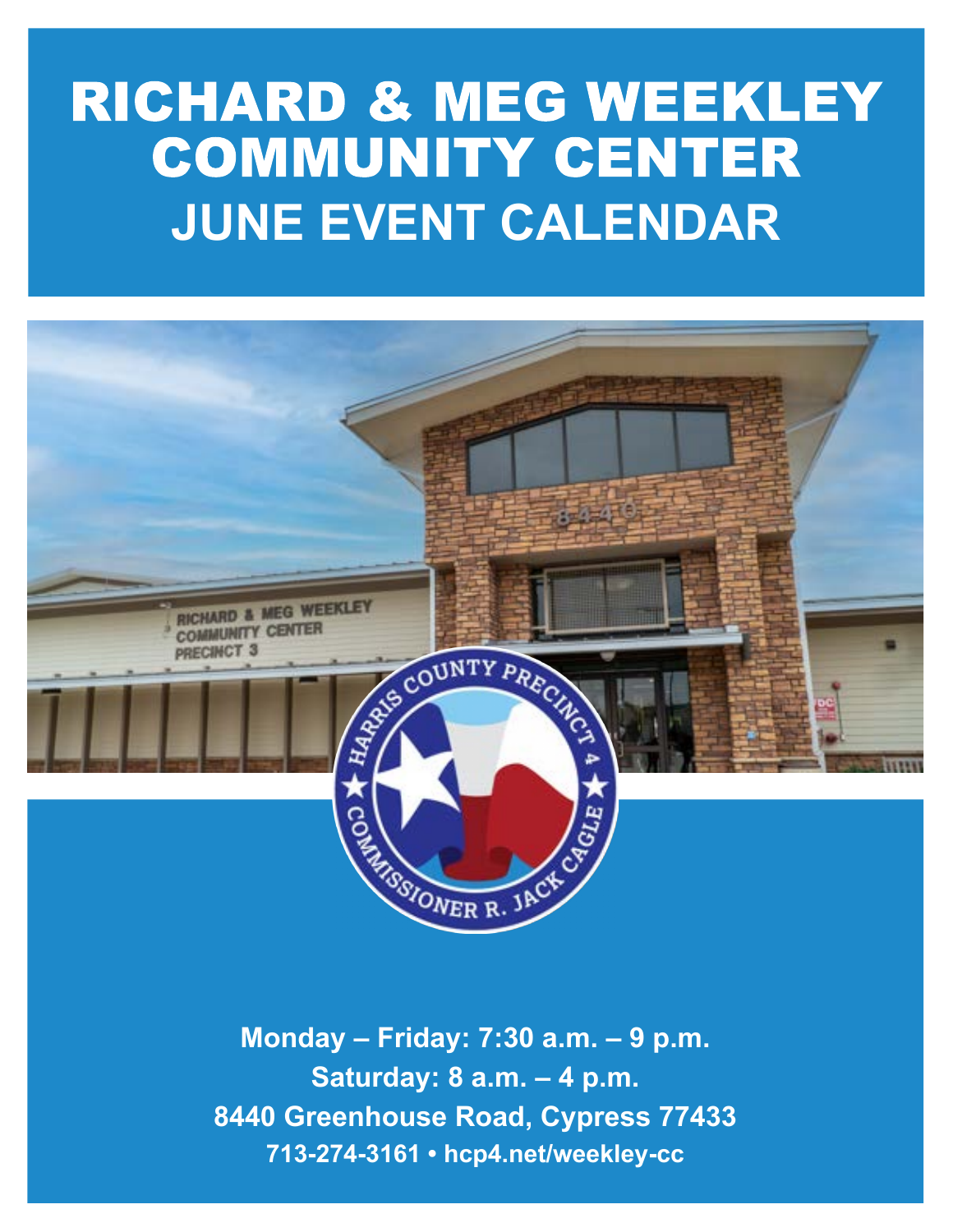## MONDAY

9 a.m. – Take Off Pounds Sensibly (TOPS) 9:30 a.m. – 10:15 a.m. – Pilates 10 a.m. – noon – Chess 10 a.m. – noon – Beginning Chess 10 a.m. – noon – Knitting and Crochet 10:30 a.m. – 11:30 a.m. – Tai Chi 12:30 p.m. – 4 p.m. – Hold 'em Practice 1 p.m. – 3 p.m. – Canasta 4 p.m. – 5 p.m. – Dance Exercise Gold 6 p.m. – 9 p.m. – Karate

# TUESDAY

9 a.m. – 9:45 a.m. – Stretch and Tone 9:45 a.m. – 10:30 a.m. – Cardio and Strength 10 a.m. – noon – Art/Painting Group 11:30 a.m. – 3 p.m. – Duplicate Bridge 12:30 p.m. – 3:30 p.m. – Mah-Jongg 6:30 p.m. – 7:15 p.m. – Zumba

# WEDNESDAY

9:30 a.m. – 10:15 a.m. – Pilates 10 a.m. – 3 p.m. – Rug Hookers 10:30 a.m. – 11:30 a.m. – Dance Exercise closed from Saturday, June 18, through 11 a.m. – noon - Wise Women (First and Third Wednesday) 12:30 p.m. – 4 p.m. – Hold 'em Practice 12:30 p.m. – 3:30 p.m. – Puzzle Group 1 p.m. – 3 p.m. – Canasta 2 p.m. – 4 p.m. – Asian Dance 4 p.m. – 5 p.m. – Dance Exercise Gold 5 p.m. – 6 p.m. – Chilo Vibes 6:30 p.m. – 7:30 p.m. – Yoga



9:15 a.m. – Stretch & Tone 9:30 a.m. – noon – Quilting 9:45 a.m. – 10:30 a.m. – Cardio and Strength 10 a.m. – noon – Knitting and Crochet 11:30 a.m. – 3 p.m. – Duplicate Bridge 1 p.m. – 3 p.m. – 42 6:30 p.m. – 7:15 p.m. – Zumba

# FRIDAY

9 a.m. – 10 a.m. – Yoga 9 a.m. – 11 a.m. – Take Off Pounds Sensibly (TOPS) 10 a.m. – 11 a.m. – Parkinson's Exercise 10:30 a.m. – 11:30 a.m. – Tai Chi 12:30 p.m. – 3:30 p.m. – Mah-Jongg 2 p.m. – 4 p.m. – Asian Dance 7 p.m. – 8 p.m. – Children's Dance

Note: Weekley Community Center will be Monday, June 20, in observance of the Juneteenth holiday.



#### **Harris County Precinct 4 Commissioner R. Jack Cagle Richard & Meg Weekley Community Center**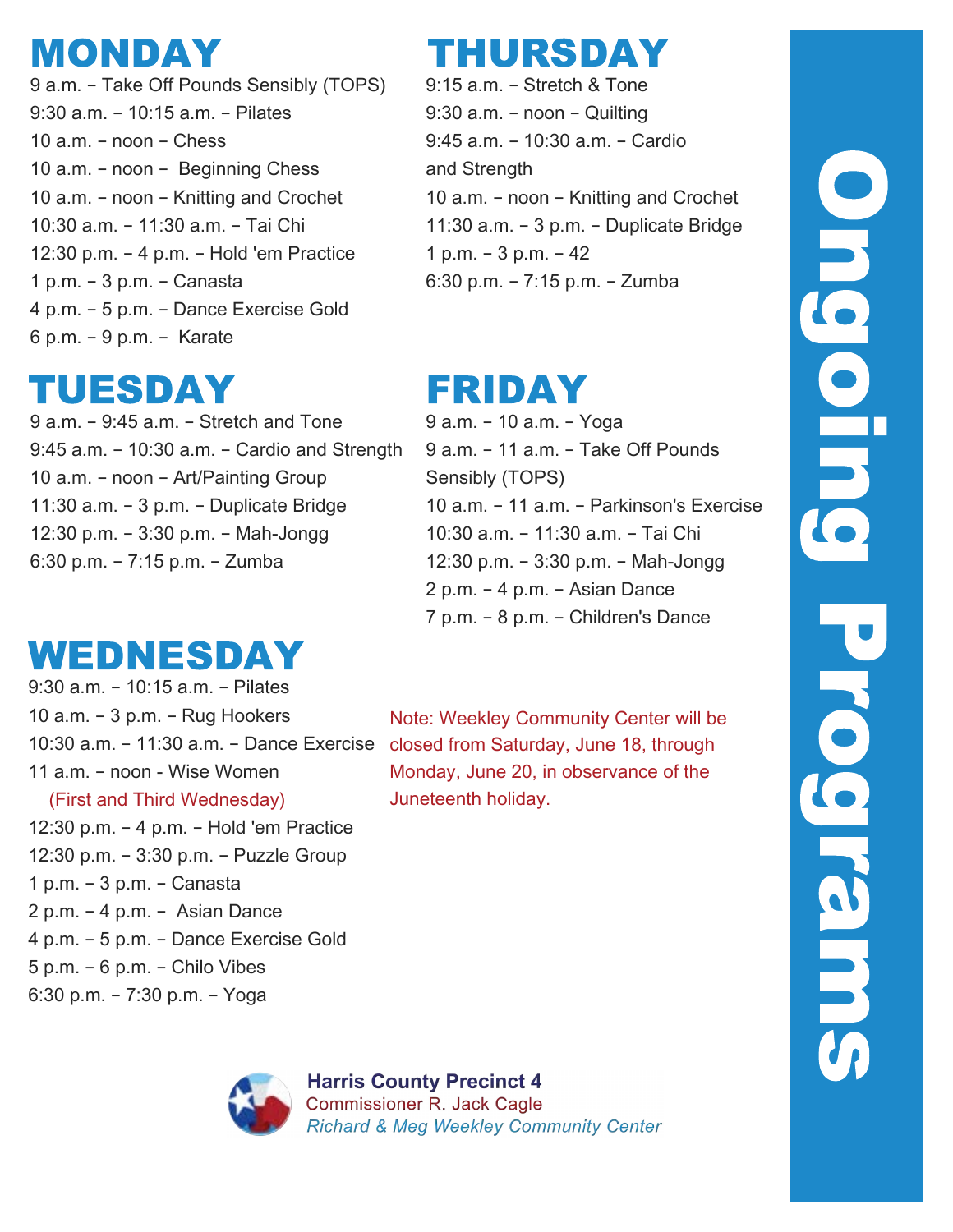#### **DREAM KEEPERS**

#### **Monday through Friday, beginning June 6, from noon – 4 p.m.**

 For youth 10 to 17 years old, this mentoring program focuses on building positive lifelong relationships and provides role models to teach and advise our youth. It provides guidance that will empower students to be leaders, confident in following their dreams. Contact Dream Keepers at 346-843-5639 to sign up.

### **BEGINNING CHESS**

#### **Mondays, beginning June 6, from 10 a.m. – noon Open to all ages**

 Chess is an abstract strategy game, played on a square chessboard with 64 squares arranged in an eight-by-eight grid. At the start, each player (one controlling the white pieces, the other controlling the black pieces) controls 16 pieces: one king, one queen, two rooks, two bishops, two knights, and eight pawns. The object of the game is to advance on the opponent's king, whereby the king is under immediate attack, ending in "[checkm](https://en.wikipedia.org/wiki/Check_(chess))ate," with no escape. There are also several ways a game can end in a draw.

### **MEDICARE 101**

#### **Thursday, June 9, from 6 p.m. – 7 p.m.**

 In this free workshop, you will learn everything you need to know about Medicare and how to determine the best options for your current situation.

### **BLUEGRASS RISING CONCERT**

#### **Friday, June 10, at 6 p.m.**

 Come hear three bands over the course of the evening. There is something for everyone. Bring your own refreshments or get some at the show.

### **CHILDREN'S IMMUNIZATIONS**

#### **Friday, June 17, from 9 a.m. – noon**

 Harris Health System, Christus Health, and Christus Living Mobile Clinic will provide free immunizations for children. The immunizations are available on a firstcome, first-served basis for children between two months and 18 years of age.



**Harris County Precinct 4 Commissioner R. Jack Cagle Richard & Meg Weekley Community Center**